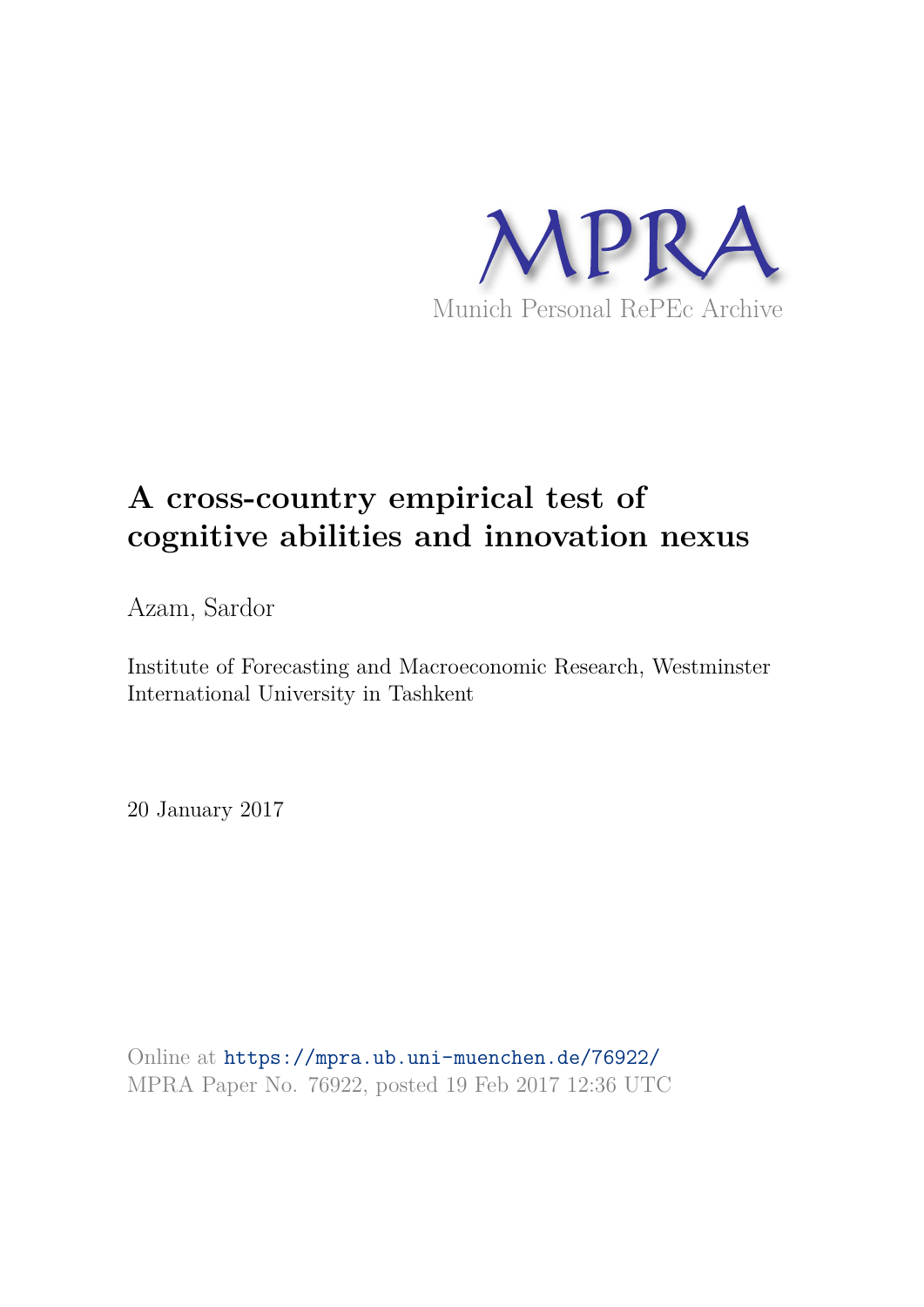Contents lists available at [ScienceDirect](http://www.sciencedirect.com/science/journal/07380593)



International Journal of Educational Development

journal homepage: <www.elsevier.com/locate/ijedudev>

## A cross-country empirical test of cognitive abilities and innovation nexus



### Sardor Azam<sup>a,b,</sup>\*

a *Institute of Forecasting and Macroeconomic Research, 1 Movarounnahr Ave., Tashkent 100000, Uzbekistan* <sup>b</sup>*Westminster International University in Tashkent, <sup>12</sup> Istiqbol Str., Tashkent 100047, Uzbekistan*

#### A R T I C L E I N F O

#### A B S T R A C T

*Article history:* Received 22 August 2016 Received in revised form 15 November 2016 Accepted 12 January 2017

*Keywords:* IQ Intelligence Economic complexity index Innovation

In this study we analyze the relationship between national cognitive abilities and innovational output using data from 124 countries of the world. By employing cross-country IQ scores traditionally used by psychological literature to represent national intelligence, and Economic Complexity Index as a novel measure of innovation, our study shows that there is a positive connection between them. We use a variety of tests to check the robustness of the nexus. Overall, our findings indicate that more intelligent nations export more sophisticated and diverse products to the world market and thus are more innovative. Therefore, developing countries should consider investing in human capital and related institutions if they are to boost innovative capabilities and move up the technology ladder in producing and exporting sophisticated and varied lines of products. This should bring them greater economic diversity which could be a right lever in mitigating negative external shocks.

© 2017 Elsevier Ltd. All rights reserved.

#### 1. Introduction

Recently there has been a growing body of development literature that has pointed out the importance of producing and exporting sophisticated goods in order to drive future economic growth (Lall et al., 2006; [Hausmann](#page-8-0) et al., 2007; Hidalgo et al., 2007; Jarreau and [Poncet,](#page-8-0) 2012; Berg et al., 2012). This strand of research has firmly established that it does not matter how much countries export, but what they export is more important for their growth and prosperity [\(Hausmann](#page-8-0) et al., 2007; Lederman and [Maloney,](#page-8-0) 2012). Indeed, some products have greater complexity in a way that they are associated with higher productivity and those countries that lean on manufacturing and exporting such products will eventually perform better than others.

It is no invention that producing and exporting sophisticated goods certainly requires adequate level of human capital that spurs innovation. It is this capital, based on which innovation leads to greater productivity, competitiveness, and economic growth ([Mincer,](#page-8-0) 1984; Barro, 2001). For example, Lynn and [Vanhanen](#page-8-0) [\(2012\)](#page-8-0) summarize 11 studies where national intelligence, a reliable indicator of human capital (Jones and [Schneider,](#page-8-0) 2006), is treated as an important antecedent of various innovation metrics such as academic publications, patents, technology exports, Nobel Prize

awards in literature, science and peace, etc. From among these cognitive outputs the correlation of IQ turns out to be high enough especially with academic publications (0.87), STEM, a measure of excellence in science and technology (0.74), and so called "intellectual autonomy", which refers to the independence of thought ([Gelade,](#page-8-0) 2008, p. 717) (0.61). In line with these findings, there is a reason to believe that human capital is "a key requirement for the establishment and maintenance of effective institutions . . . [and] the ultimate requirement for innovation, efficient use of resources, and economic growth" ([Meisenberg](#page-8-0) and [Lynn,](#page-8-0) 2011, p. 421).

Indeed, as micro level research suggests cognitively able individuals show better performance in undertaking complex tasks and duties. "More intelligent persons can better cope with difficult cognitive demands, they make fewer errors, they are more innovative and generally more productive" [\(Rindermann,](#page-9-0) 2012, p. [110\)](#page-9-0). This may then translate into a production of more diversified and sophisticated exports.

After all, extant literature suggests that intelligence brings about innovation through various channels.

*First,* innovation, the act of introducing a novel product (service) to the market (Acs and [Audretsch,](#page-8-0) 1988), is often a result of a process whose success relies on both formal and informal

Correspondence to: Institute of Forecasting and Macroeconomic Research, 1 Movarounnahr Ave., Tashkent, 100000, Uzbekistan. *E-mail address:* [sardorazam2@yandex.ru](mailto:sardorazam2@yandex.ru) (S. Azam).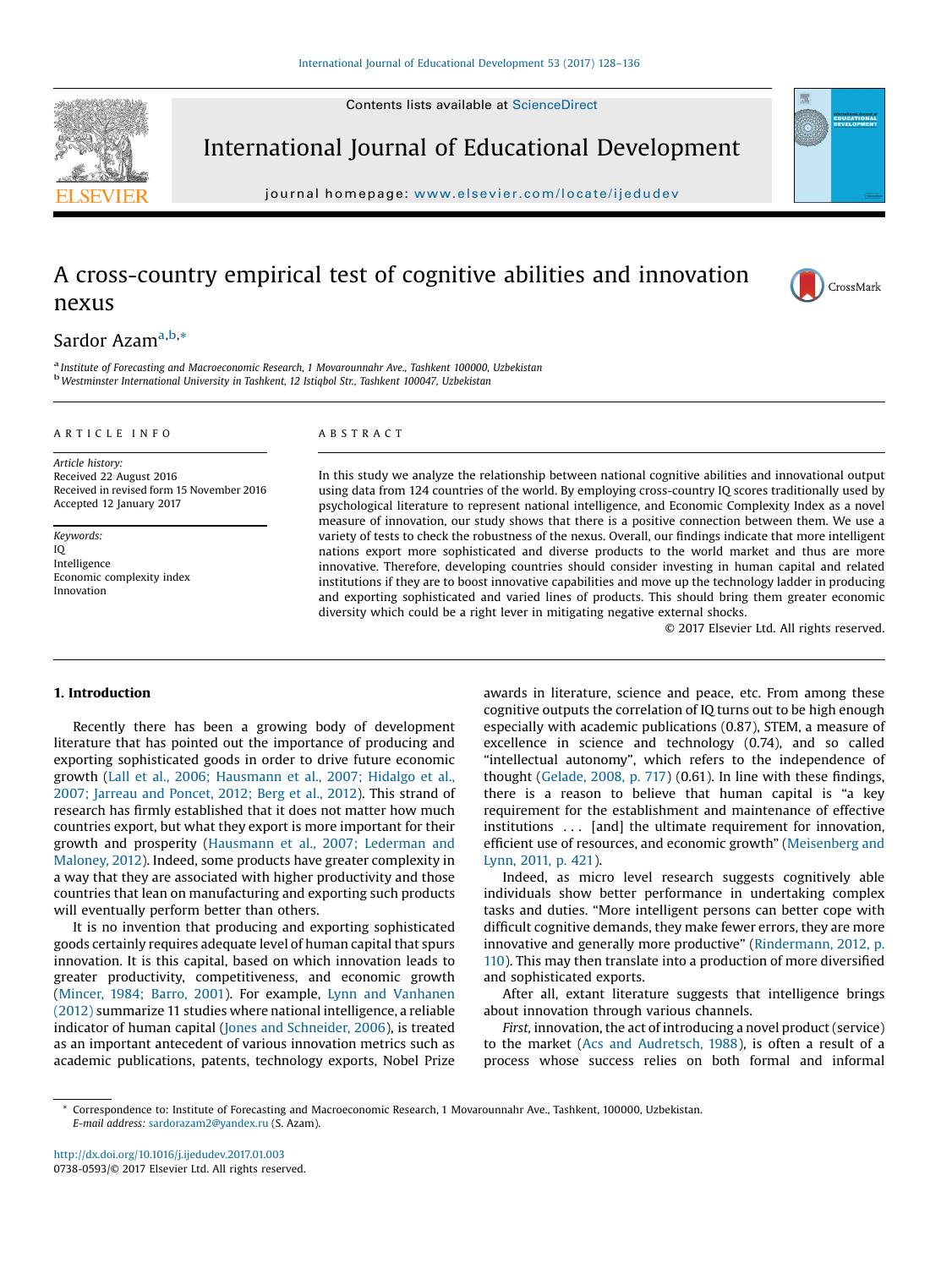interactions and exchanges of knowledge (knowledge spillover) among various economic agents (Doh and Acs, [2010](#page-8-0)). In light of this it can be claimed that social capital is an important causal element of innovation. For example, by analyzing the survey data administered to 440 manufacturing firms in one of the regions of Canada, [Landry](#page-8-0) et al. (2002) show how diverse forms of social capital contribute to the increase of innovation within firms, and certain types of it (e.g. research networks) even determine the radicalness of innovation. A study by Doh and Acs [\(2010\)](#page-8-0) supports the necessity of building strong social interrelationships in today's knowledge- and network-based economy. Indeed, the importance of social capital in inducing innovation can at least be characterized by lowered transaction costs (information costs, coordination costs, contract and law enforcement costs etc.) among firms and between them and other economic agents ([Maskell,](#page-8-0) 2000). From this stance it can be argued that there is a higher intensity of innovation in countries with more intelligent populations who are more willing to collaborate in favor of long-term rewards (Shamosh and Gray, 2008; [Salahodjaev,](#page-9-0) 2015).

*Second,* a slightly different approach could be the so called Oring theory. Initially suggested by [Kremer](#page-8-0) (1993), the theory states that positive assortative matching, according to which individual laborers (in our case scientists and other types of innovators) with similar levels of skills tend to team up with each other, brings about per capita productivity increases in countries. This channel can be best explained by examples. Firms with the most advanced technology are better off hiring highly skilled workers, but those employing an average class of technology should hire appropriately skilled laborers, not highly skilled ones. By the same token, in different areas it is more productive if high IQ agents interact with each other, and low IQ individuals would gain more if they cooperate with more experienced individuals of comparable IQ level. According to the O-ring theory, this type of same IQ level clustering increases collective intelligence and leads to greater productivity. In a cross-country scale, the O-ring theory explains why those countries that have small differences in IQ levels may have significantly higher differences in income: it is a collective impact of individual country's IQ level (because of positive assortative matching or clustering) that creates its productivity level [\(Jones,](#page-8-0) 2011, 2013). This is why the effect of IQ on overall productivity is higher across countries than across individuals ([Burhan](#page-8-0) et al., 2015). Therefore, the O-ring theory should be regarded as an important channel through which intelligence influences innovation.

*Third,* another strand of literature assert that it is not mean intelligence, but the IQ level of the so called smart fractions – intellectual classes with the highest abilities in a country (e.g. top  $1\%$  or 5%) – that push ahead with innovation (e.g. see [Coyle](#page-8-0) et al., 2016; [Rindermann,](#page-8-0) 2012). For instance, using a cross-national data on more than 110 countries, [Gelade](#page-8-0) (2008) pinpoints these cognitive elites with IQ levels greater than 140 as a primary driver of patent rates and GDP. They affirm that in those countries with a greater proportion of smart fractions more technological knowledge circulates and more innovation takes place than in other countries ([Gelade,](#page-8-0) 2008, p. 711). This sort of literature further regards the abilities of smart fractions as "more important for country differences in wealth, nations' intellectual excellence and political attributes of societies than the average ability or the ability level of a non-smart fraction" [\(Rindermann](#page-9-0) et al., 2009, p. [20](#page-9-0)) because "highly able intellectual classes are necessary to manage growing complexity in technology, economy and everyday life" ([Rindermann,](#page-9-0) 2012, p. 111).

Combining all three channels, we hereby argue that intellectual classes include not only smart individuals on their own (smart fractions theory), but their clusters around firms (O-ring theory) where they rely on social interactions (social capital channel) to

innovate and be more productive. Since literature suggests that the probability of exporting is high among productive firms and those that are not productive usually work for the domestic market (Wagner, 2007; Pertl and o [Polanec,](#page-9-0) 2007), the suggested theoretical blend can readily be justified by the empirical finding that positive link between firm productivity and exports is attributed to the firm's innovation decisions [\(Cassiman](#page-8-0) et al., [2010](#page-8-0)).

Whilst a recent study by Squalli and [Wilson](#page-9-0) (2014) has first provided a test of the intelligence-innovation hypothesis using data on US states, our contribution in this paper is to investigate how persistent the hypothesis is in a cross-country scale based on the above discussed theoretical channels. We use different sets of variables and employ a variety of statistical methods to check the robustness of our results. The intelligence-innovation nexus is tested on a sample of 124 nations. The Economic Complexity Index is used as a measure of innovation since it represents materialized innovations and is a better measure of innovation given some problems inherent to traditional proxies of innovation such as patents rate and R&D expenditure (e.g. see Sweet and [Maggio,](#page-9-0) [2015](#page-9-0); for a detailed discussion). After controlling for endogeneity our findings show that one standard deviation unit increase in national IQ scores is associated with a 0.069 standard deviation units increase in the economic complexity, *ceteris paribus*.

The paper proceeds in the following way: Section 2 is on data and methodological issues; Section [3](#page-4-0) provides econometric results. Robustness tests of findings are presented in Section [4](#page-6-0); and Section [5](#page-7-0) concludes.

#### 2. Econometric model and data

#### *2.1. The model*

To get the quantitative impact of IQ on innovation, we estimate the following regression model:

$$
ECI_i = \beta_o + \beta_1 IQ_i + \beta_x CV_i + e_i \tag{1}
$$

where the dependent variable is Economic Complexity Index, ECI; IQ is an average national intelligence; and CV is a vector of control variables.

#### *2.2. Data*

#### *2.2.1. Dependent variable*

The Economic Complexity Index (ECI) ranks countries of the world according to the level of diversification and complexity of their export baskets. The idea is that the state of production of goods reflects the existing productive knowledge in a society. It is based on the realistic assumption that those countries that export more complex as well as a larger number of different goods are typically more economically developed and have higher potential for future growth. As such, the index features two dimensions of goods produced and exported:

- a) The state of complexity: goods produced within chemical and machinery industries can be attributed to complex products whereas those that are raw and purely agricultural are considered to be less complex products.
- b) The state of diversification: the number of goods the country can produce (how diversified the export is) and export refined by the number of countries able to make those goods (how ubiquitous the export is) can represent the level of diversification of the country.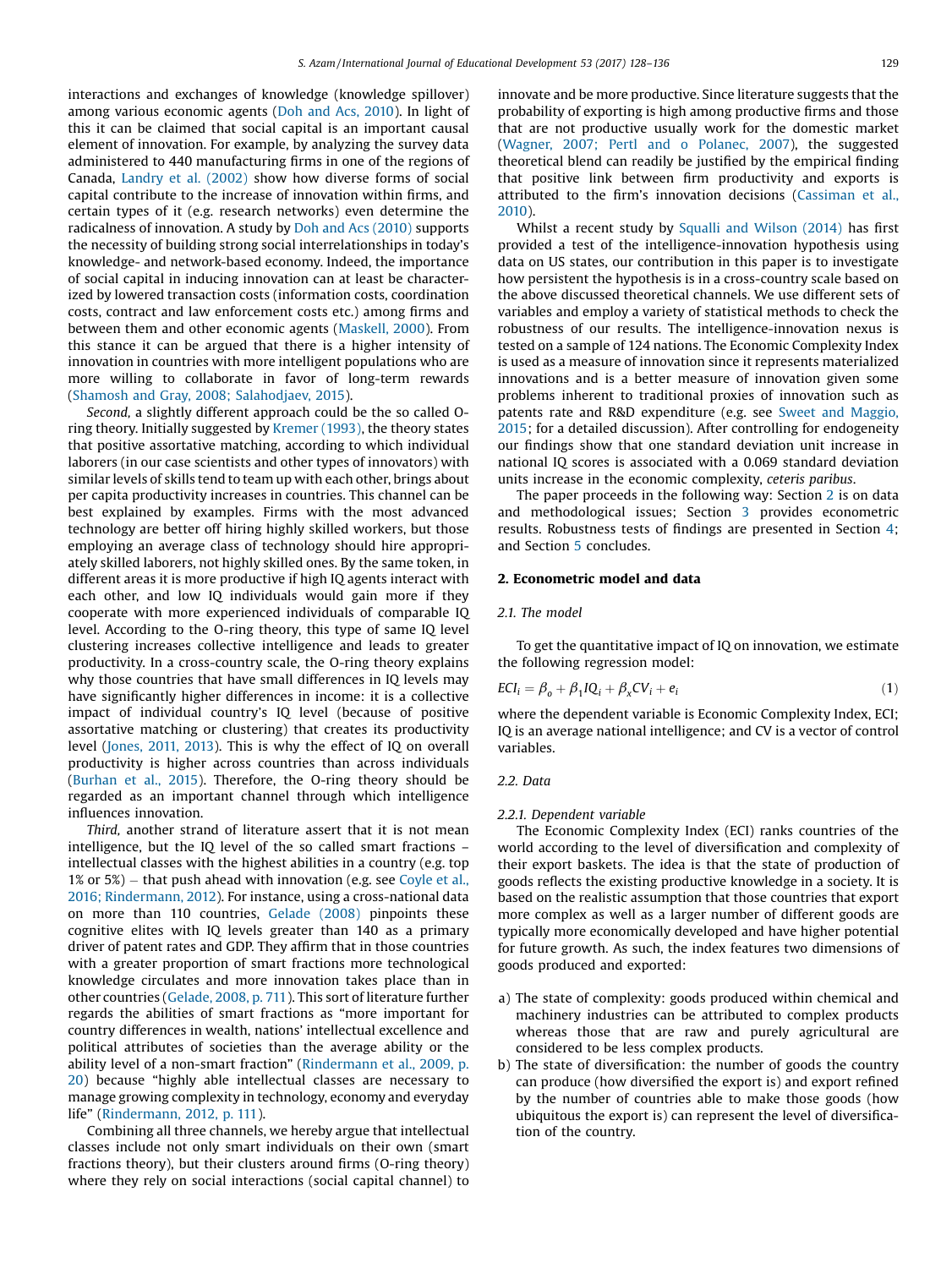<span id="page-3-0"></span>

Fig. 1. ECI and traditional measures of innovation (a–d).

Source: author's calcualtions based on WDI and the Atlas of Economic Complexity data.

In sum, the ECI portrays how complex and diversified the country's export basket is. It can be a good proxy for the level of productive knowledge, i.e. innovation in a country.

However, due to the nature of the index which is based on UN COMTRADE database, one of its possible drawbacks is that it represents innovation across only goods exported whereas it may be a case that certain countries specialize in exports of innovative services. Another downside of the index rests upon the fact that it doesn't include information on non-tradable products that may be intrinsically innovative and representative of 'internal' productive knowledge. I.e. certain complex goods may be produced and consumed domestically which can't be observed through trade data. Despite these disadvantages, the ECI is a novel measure and well correlated with traditional metrics of innovation as might be observed from Fig. 1 and Table 1.

The index includes data for 124 economies for 1995–2014 and comes from the Atlas of Economic Complexity, a Harvard-MIT joint research project. The data ranges between  $-2.5$  and 2.5. The higher

Table 1 Correlation matrix of ECI and traditional measures of innovation.

|                   | eci       | r&d  | researchers (log) patents (log) |      | ht exports |
|-------------------|-----------|------|---------------------------------|------|------------|
| eci               |           |      |                                 |      |            |
| r&d               | 0.77      |      |                                 |      |            |
| researchers (log) | 0.74 0.91 |      |                                 |      |            |
| patents (log)     | 0.59      | 0.61 | 0.49                            |      |            |
| ht exports        | 0.47      | 0.40 | 0.43                            | 0.38 |            |

the index is, the more complex products the country produces and exports.

For the purposes of present research we take the average value of the ECI for 2010–2014.

#### *2.2.2. Independent variable*

The independent variable of our interest is a cross-national measure of IQ, intelligence. It is taken from Lynn [\(2012\)](#page-8-0) (missing data is further updated from Lynn and [Vanhanen,](#page-8-0) 2012) and represents average IQ scores for 190 nations of the world. These IQ scores are collected from a variety of sources that reflect the outcomes of different IQ tests carried out in many countries of the world. They are scaled so that their mean value is 100 and standard deviation equals to 15, with the mean based on the IQ level of the United Kingdom. National IQ data ranges between 61.2 (Niger) and 106.9 (Singapore).

We hypothesize that the measure of intelligence is positively associated with the dependent variable because more intelligent nations possess more productive knowledge and hence are more innovative.

Indeed, [Fig.](#page-4-0) 2 graphically proves our hypothesis. The correlation coefficient between ECI and intelligence is equal to 0.76 (see [Table](#page-4-0) 2). Countries with higher IQ and higher ECI mainly include some East Asian countries such as Japan, South Korea, and Singapore as well as some European countries such as Germany, Switzerland, Czech Republic, and Finland.

#### *2.2.3. Control variables*

The literature review shows that a number of control variables should be included into the model as antecedents of innovation.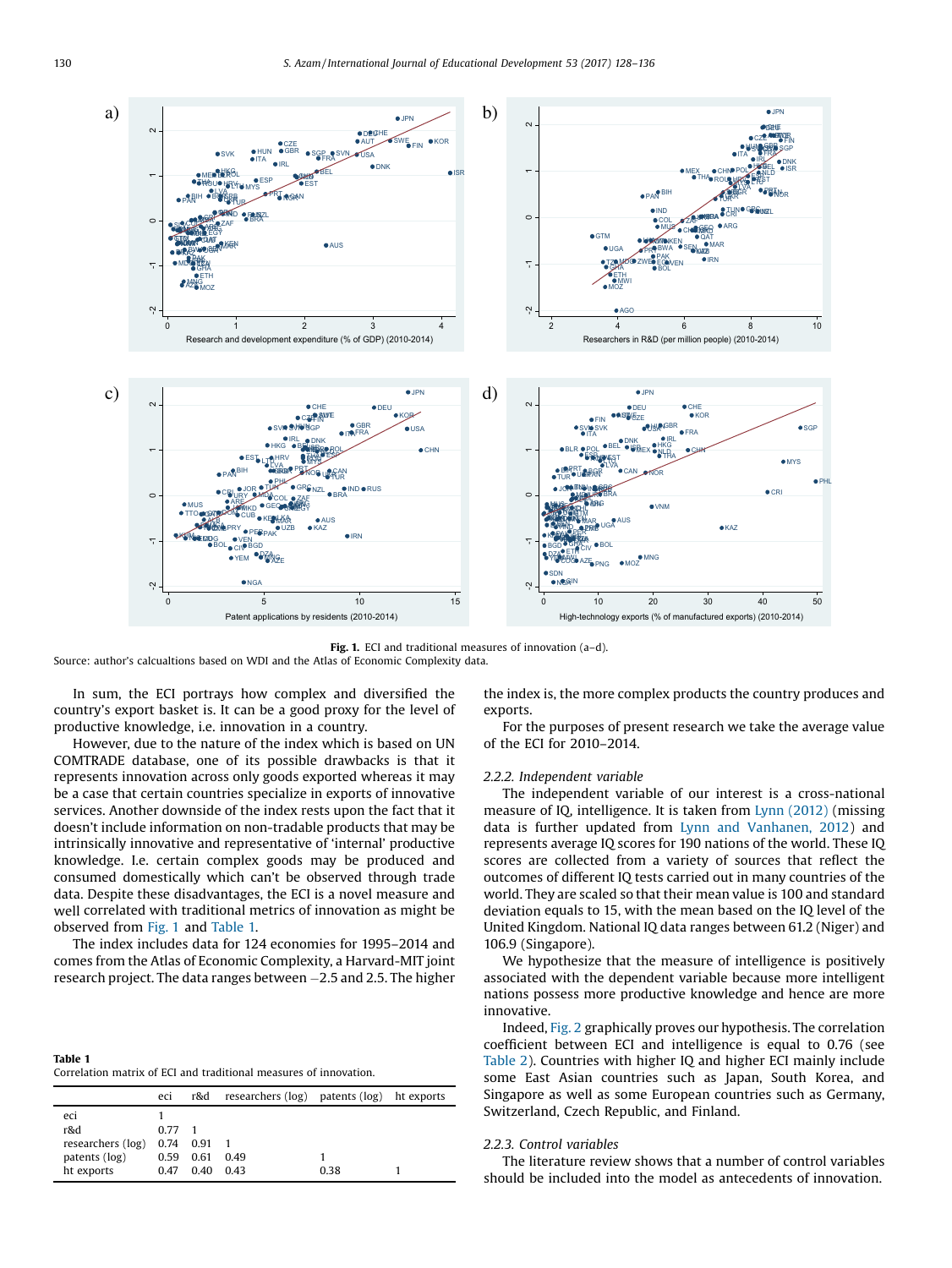<span id="page-4-0"></span>



Source: The Atlas of Economic Complexity, Lynn [\(2012\)](#page-8-0) and Lynn and [Vanhanen](#page-8-0) [\(2012\)](#page-8-0).

We use average years of schooling to proxy for education as the latter may have an independent effect on innovation beyond what intelligence might exhibit.

Research and development activities are also considered to be a widely used contributor to innovation (e.g. see [Landry](#page-8-0) et al., 2002; Doh and Acs, 2010; Squalli and [Wilson,](#page-8-0) 2014).

To capture the level of economic development of countries we use GDP per capita in PPP terms (in logarithm).

We further incorporate a population density variable defined as a percentage of population per 1 sq. km of area to capture the effects of spatial clustering and agglomeration on the flow of ideas that bring about innovation ([Carlino](#page-8-0) et al., 2007). It is essentially a representative of knowledge spillovers within countries ([Squalli](#page-9-0) and [Wilson,](#page-9-0) 2014).

We include trade openness measure into the model as openness to the outside world may be associated with greater innovation due to productivity increase and technological spillover effects

#### Table 2

Descriptive statistics.

| Variable              | Source                                | Obs. | Mean    | Std.dev. | Min     | Max   |
|-----------------------|---------------------------------------|------|---------|----------|---------|-------|
| ECI                   | The Atlas of Economic Complexity      | 124  | $-0.05$ | 1.02     | $-1.99$ | 2.27  |
| IQ                    | Lynn $(2012)$ and                     | 190  | 84.19   | 10.81    | 61.2    | 106.9 |
|                       | Lynn and Vanhanen (2012)              |      |         |          |         |       |
| Education             | <b>UNDP Human Development Reports</b> | 186  | 7.88    | 3.06     | 1.3     | 12.9  |
| R&D                   | WDI. World Bank                       | 110  | 0.92    | 0.96     | 0.01    | 4.13  |
| GDP per capita (log)  | WDI                                   | 192  | 9.16    | 1.23     | 6.47    | 11.79 |
| Density (log)         | Author's calculations based on WDI    | 213  | 4.39    | 1.57     | $-1.98$ | 9.83  |
| Trade openness        | <b>WDI</b>                            | 185  | 95.08   | 53.22    | 24.36   | 444.9 |
| FDI stock $p/c$ (log) | <b>UNCTAD</b>                         | 195  | 7.70    | 2.19     | 0.53    | 16.39 |
| Democracy             | Freedom House                         | 193  | 3.33    | 1.96     |         |       |
|                       |                                       |      |         |          |         |       |

#### Table 3

Correlation matrix.

|                       |         |         | Ш       | IV      | $\overline{ }$ | VI      | <b>VII</b> | <b>VIII</b> | IX   |
|-----------------------|---------|---------|---------|---------|----------------|---------|------------|-------------|------|
| ECI                   | 1.00    |         |         |         |                |         |            |             |      |
| IQ                    | 0.76    | 1.00    |         |         |                |         |            |             |      |
| Education             | 0.66    | 0.73    | 1.00    |         |                |         |            |             |      |
| R&D                   | 0.75    | 0.63    | 0.56    | 1.00    |                |         |            |             |      |
| GDP per capita (log)  | 0.62    | 0.69    | 0.74    | 0.52    | 1.00           |         |            |             |      |
| Density (log)         | 0.33    | 0.13    | $-0.02$ | 0.18    | 0.06           | 1.00    |            |             |      |
| Trade openness        | 0.30    | 0.32    | 0.24    | 0.08    | 0.29           | 0.30    | 1.00       |             |      |
| FDI stock $p/c$ (log) | 0.62    | 0.68    | 0.73    | 0.53    | 0.86           | $-0.00$ | 0.46       | 1.00        |      |
| Democracy             | $-0.52$ | $-0.40$ | $-0.52$ | $-0.48$ | $-0.36$        | 0.05    | $-0.04$    | $-0.54$     | 1.00 |

throughout domestic economies because of greater market competition (e.g. see Xu and [Chiang,](#page-9-0) 2005; Coyle et al., 2016).

Foreign direct investment can also be an important channel through which transfers of new technologies and related technological diffusion may take place and result in the production of more complex export products (e.g. see Xu and [Wang,](#page-9-0) 2000; [Cheung](#page-9-0) and Ping, 2004).

Lastly, the democracy (the average of civil liberties and political rights indicators) variable by Freedom House is also in our model to control for the institutional quality of the political system present in individual countries of the world. A number of studies indicate that institutional setting, or in more specific terms, "social technologies" provide low transaction cost ways of getting something done" (Nelson and [Nelson,](#page-8-0) 2002, p. 268) and thus a strong predictor of innovative capacity. Indeed, innovation is sometimes associated with risk and uncertainty which raise transaction costs. Innovative capabilities flourish in those open societies where those costs are low enough and institutions play an important role in this regard (Van [Waarden,](#page-9-0) 2001; Coyle et al., [2016\)](#page-9-0).

We expect the coefficient estimates for all right-hand side variables to be positive and that for democracy to be negative as to the nature of construction of the variable (i.e. the lower values of the democracy index stands for the higher levels of democracy).

All control variables are average values for 2010–2014. Descriptive statistics of variables are presented in Table 2. Table 3 is a correlation matrix.

#### 3. Empirical results

Stepwise regression results by using standard OLS method are presented in [Table](#page-5-0) 4. One-to-one regression of ECI on IQ renders a positive and statistically significant coefficient estimate. The variance in intelligence quotient explains 60% of the variance in economic complexity in the restricted model.

Statistically, the inclusion of the education variable seems equally important in explaining variations in innovation. However, controlling for further macro-institutional factors turns the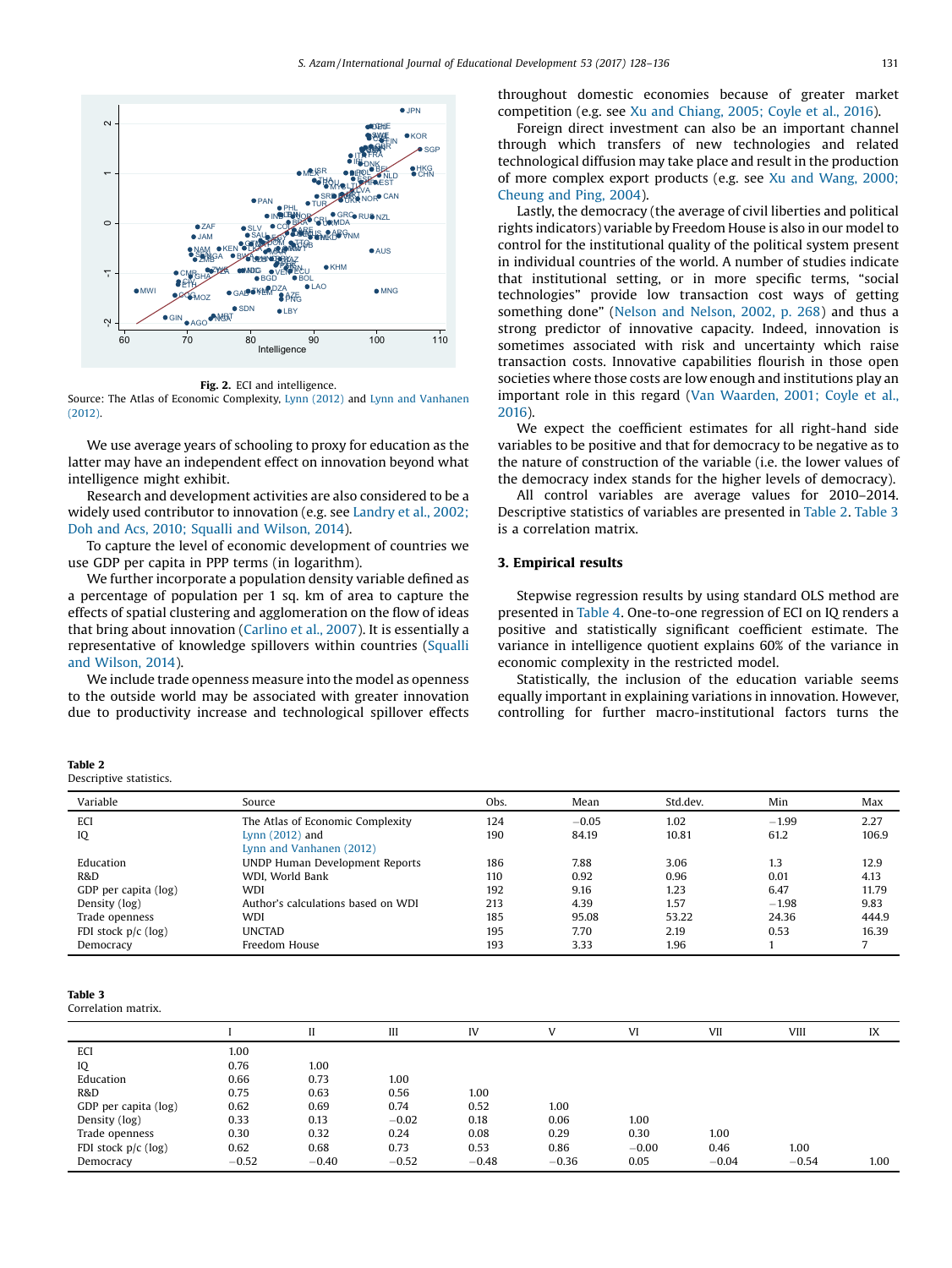<span id="page-5-0"></span>Table 4

Table 5

ECI and intelligence: IV regression results.

|  | ECI and intelligence: OLS results. |  |
|--|------------------------------------|--|

|                       | (1)                 | (2)                    | (3)                    | (4)                    | (5)                               |
|-----------------------|---------------------|------------------------|------------------------|------------------------|-----------------------------------|
| IQ                    | 0.078<br>(0.006)    | 0.054<br>(0.008)       | $0.040$ ***<br>(0.010) | $0.030$ ***<br>(0.011) | $0.031$ <sup>***</sup><br>(0.011) |
| Education             |                     | $0.123$ ***<br>(0.031) | 0.042<br>(0.031)       | 0.058<br>(0.037)       | 0.033<br>(0.039)                  |
| R&D                   |                     |                        | 0.388<br>(0.072)       | 0.349<br>(0.077)       | 0.312<br>(0.073)                  |
| GDP $p/c$ (log)       |                     |                        |                        | 0.009<br>(0.096)       | 0.146<br>(0.090)                  |
| Density (log)         |                     |                        |                        | 0.144<br>(0.059)       | $0.139$ <sup>**</sup><br>(0.061)  |
| Trade openness        |                     |                        |                        | $-0.000$<br>(0.001)    | 0.002<br>(0.001)                  |
| FDI stock $p/c$ (log) |                     |                        |                        | 0.037<br>(0.071)       | $-0.078$<br>(0.070)               |
| Democracy             |                     |                        |                        |                        | $-0.108$<br>(0.044)               |
| Constant              | $-6.858$<br>(0.496) | $-5.791$<br>(0.540)    | $-4.081$<br>(0.688)    | $-4.327$<br>(0.712)    | $-4.401$<br>(0.683)               |
| N<br>adj. $R^2$       | 124<br>0.604        | 124<br>0.654           | 90<br>0.690            | 88<br>0.727            | 87<br>0.747                       |

Dependent variable: Economic Complexity Index.

Heteroskedasticity adjusted robust standard errors in parentheses.

 $p$  < 0.10.

 $p < 0.05$ .

 $p < 0.01$ .

coefficient of the education variable insignificant. Nevertheless, we still keep the latter in further steps as it is theoretically relevant to the model.

In the meantime, the R&D expenditures variable moderates the effect of intelligence on ECI, but doesn't change its significance (column 3). The model reveals that both intelligence and R&D variables are statistically important variables.

Although the introduction of economic variables such as GDP per capita, trade openness, and FDI stock per capita as well as the density variable are necessitated by the theory, empirically estimated individual coefficients of these variables, except for the density variable, happen to be statistically not significant even at 10% level.

Column 5 shows that when we include the democracy variable into the regression it is pertinent to the context: its coefficient is individually statistically significant at 5% and it further contributes to the explanatory power of the model (adjusted coefficient of determination goes up from 0.73 to 0.75).

Up to this point the coefficient estimate of R&D variable has remained its significance at 1% level. In the meantime, one should note that the variable of our interest, national intelligence, consistently keeps its statistical significance at 1% level. Testing the model as specified in column 5 for the omitted variable bias (Ramsey's RESET test) shows that it does not suffer from this problem  $(p = 0.23)$ .

After all, in an OLS setting, one standard deviation unit increase in national IQ scores would be associated with 0.03 standard deviation units increase in ECI, *ceteris paribus*.

The coefficients of independent variables across all specifications match our a priori expectations given that they are statistically significant. For instance, those countries where

| Stage:                                                                                        | (1)                            |                               | (2)                            |                               |
|-----------------------------------------------------------------------------------------------|--------------------------------|-------------------------------|--------------------------------|-------------------------------|
| Dep. variable:                                                                                | $IV -$                         | $IV -$                        | $IV -$                         | $IV -$                        |
|                                                                                               | 1st stage                      | 2nd stage                     | 1st stage                      | 2nd stage                     |
|                                                                                               | IQ                             | ECI                           | IQ                             | ECI                           |
| IQ                                                                                            |                                | 0.069<br>(0.030)              |                                | 0.069<br>(0.026)              |
| Education                                                                                     | 0.677                          | $-0.018$                      | 0.305                          | $-0.017$                      |
|                                                                                               | (0.371)                        | (0.050)                       | (0.401)                        | (0.047)                       |
| R&D                                                                                           | 2.207                          | $0.207$ <sup>*</sup>          | $2.114$ <sup>**</sup>          | 0.208                         |
|                                                                                               | (0.902)                        | (0.107)                       | (0.839)                        | (0.099)                       |
| GDP $p/c$ (log)                                                                               | 2.237                          | 0.076                         | 2.842                          | 0.077                         |
|                                                                                               | (1.409)                        | (0.104)                       | (1.367)                        | (0.101)                       |
| Density (log)                                                                                 | 0.716                          | 0.130                         | 0.632                          | 0.130                         |
|                                                                                               | (0.651)                        | (0.073)                       | (0.613)                        | (0.073)                       |
| Trade openness                                                                                | 0.025                          | 0.001                         | 0.024                          | 0.001                         |
|                                                                                               | (0.017)                        | (0.002)                       | (0.016)                        | (0.002)                       |
| FDI stock $p/c$ (log)                                                                         | $-0.127$                       | $-0.086$                      | $-0.363$                       | $-0.085$                      |
|                                                                                               | (0.793)                        | (0.074)                       | (0.776)                        | (0.074)                       |
| Democracy                                                                                     | 0.033                          | $-0.113$                      | $-0.064$                       | $-0.113$                      |
|                                                                                               | (0.607)                        | (0.044)                       | (0.586)                        | (0.043)                       |
| Absolute latitude                                                                             | $0.173$ ***<br>(0.046)         |                               |                                |                               |
| UV damage                                                                                     |                                |                               | $-0.049$<br>(0.012)            |                               |
| Constant                                                                                      | 49.43                          | $-6.358$                      | 63.24                          | $-6.331$                      |
|                                                                                               | (9.522)                        | (1.636)                       | (9.566)                        | (1.463)                       |
| N<br>adj. $R^2$<br>1st stage F-stat<br>(p-value)<br>Wooldridge's<br>robust score<br>(p-value) | 87<br>0.675<br>35.21<br>(0.00) | 87<br>0.718<br>2.07<br>(0.15) | 87<br>0.706<br>39.82<br>(0.00) | 87<br>0.720<br>3.46<br>(0.07) |

Heteroskedasticity adjusted robust standard errors in parentheses.

 $p < 0.10$ .

 $\sum_{**}$  p < 0.05.

 $p < 0.01$ .

political rights and civil liberties (democracy) are relatively in good shape experience a higher level of innovative activities which translate into the production of more sophisticated export goods.

In the meantime, major criticism of our results may be the endogeneity problem. One possibility is that intelligence and innovation may be correlated with a third variable(s) which may be unobserved and thus not included into the model. Measurement errors in variables are another likely reason why we should apply a different econometric estimation method. The ignorance of the endogeneity problem in our context may result in biased and inconsistent OLS estimates (see e.g. [Gujarati,](#page-8-0) 2014).

To solve the mentioned problem it is conventional to apply an instrumental variable (IV) approach. Following León [\(2015,](#page-8-0) 2016), [Salahodjaev](#page-9-0) and Azam (2015) and [Kanyama](#page-8-0) (2014) we use two different instruments that are individually related to intelligence, but are unrelated to ECI. They are absolute latitude of the geographical location of each country, and ultraviolet (UV) exposure of population.

The use of these instruments is justified by the relevant literature. León and León [\(2014,](#page-8-0) 2015) have recently proposed a new theory where IQ gains of recent generations of populations are the result of the following chain of effects: absolute latitude  $\rightarrow$  UV<sub>B</sub>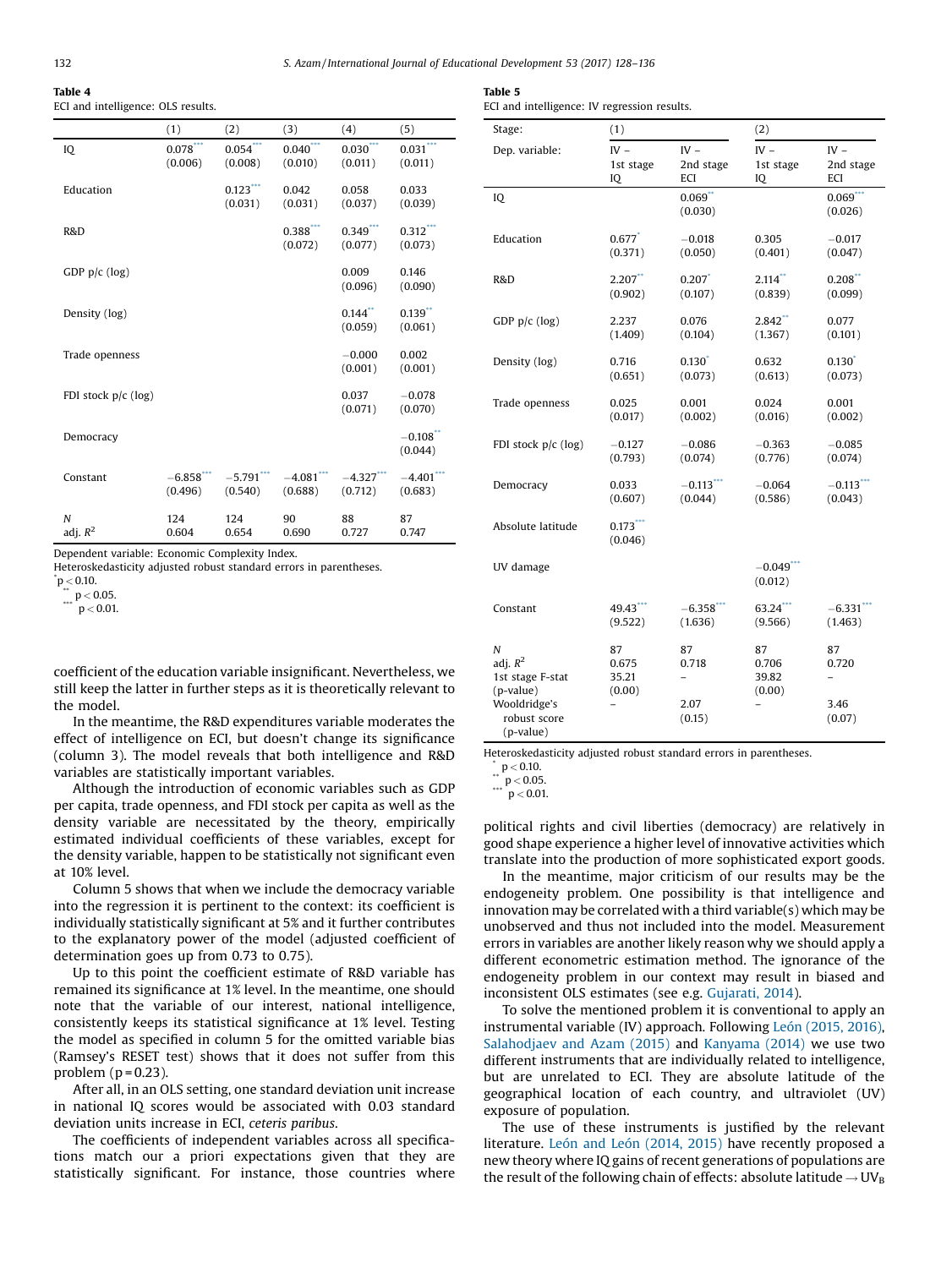<span id="page-6-0"></span>radiation  $\rightarrow$  vitamin  $D_3 \rightarrow$  parents' sexual hormones  $\rightarrow$  family size  $\rightarrow$  child's intellectual environment  $\rightarrow$  IO. By analyzing Peruvian children's math and reading abilities they conclude that intelligence increases with absolute latitude (León and [León,](#page-8-0) 2014). Besides, [Rindermann](#page-9-0) et al. (2015) show that absolute latitude has highest correlations with cognitive ability mean, and in the same country sample  $-$  with cognitive ability, top ability level and innovation. Further, by analyzing the impact of altitude above sea level on intelligence, León and Avilés [\(2016\)](#page-8-0) note that "UV radiation, which is stronger at high altitude, is theorized to negatively affect intelligence".

By using data on absolute latitude and UV exposure from [Ashraf](#page-8-0) and Galor [\(2013\)](#page-8-0) as instruments, the regression results show that the coefficients of national intelligence are statistically significant across all specifications indicating the robustness of results ([Table](#page-5-0) 5). This can be verified through the adjusted coefficient of determination ( $\mathbb{R}^2$ ) of the model which is equal to 72%, and first stage F-statistic which is greater than 35% and statistically significant. Wooldridge's robust score test of overidentifying restrictions indicates that we fail to reject the null of valid instruments at the same significance level ( $p = 0.15$ ; 0.07). So, the variables are exogenous and the model is specified correctly.

One should note that our findings from IV regressions empirically, but indirectly support the UV Radiation Theory of Intelligence proposed by León, [\(2015,](#page-8-0) 2016), León and León [\(2014,](#page-8-0) [2015\)](#page-8-0).

#### 4. Robustness checks

In this paper we also try to check the robustness of our results in several ways.

*First,* we re-estimate the initial model with a quantile (QREG) and robust regression (RREG) options (Table 6). The QREG approach addresses the dissimilarity of nations, i.e. intelligence may have differential influence on countries with different levels of the ECI. This method generates more efficient coefficient estimates especially when OLS residuals are not normally distributed ([Buchinsky,](#page-8-0) 1998). On the other hand, the robust regression option is usually used to control for heteroskedasticity and influential observations (outliers). The results of implementing both techniques clearly exhibit that the coefficients of national IQ scores remain intact at the 1% significance level and range between 0.031 and 0.038.

*Second,* we re-estimate our model with an alternative set of control variables. We keep IQ and GDP per capita variables in the model and further extend the dataset to include the number of researchers in R&D (per million people) and mean tariff rates from World Bank's World Development Indicators, intellectual property rights protection data from Park [\(2008\),](#page-8-0) and information on British, French, Scandinavian and Socialist legal origins (German legal origin is a reference group) from La Porta et al., [\(1999\)](#page-8-0). Relevant literature states that all of these variables theoretically belong to the model (see e.g. Qiu and Lai, 2004; [Furukawa,](#page-9-0) 2010;

#### Table 6

ECI and intelligence: quantile and robust regression results.

| ser and memgeneer quantue and robast regression results. |                    |                          |                         |                            |                        |              |
|----------------------------------------------------------|--------------------|--------------------------|-------------------------|----------------------------|------------------------|--------------|
|                                                          | (1)                | (2)                      | (3)                     | (4)                        | (5)                    | (6)          |
|                                                          | $Q$ 0.2            | $\mbox{Q\,0.4}$          | $Q$ 0.5                 | Q <sub>0.6</sub>           | $Q$ 0.8                | RREG         |
| IQ                                                       | $0.032^{^{\circ}}$ | $0.035\overset{\ast}{.}$ | 0.035                   | 0.031                      | $0.031$ ***            | 0.038        |
|                                                          | (0.017)            | (0.016)                  | (0.013)                 | (0.008)                    | (0.009)                | (0.009)      |
| Education                                                | 0.021              | 0.019                    | 0.042                   | 0.033                      | 0.084                  | 0.028        |
|                                                          | (0.053)            | (0.061)                  | (0.047)                 | (0.028)                    | (0.032)                | (0.033)      |
| R&D                                                      | $0.372$ ***        | $0.401$ ***              | 0.360                   | $0.321\overset{\cdots}{ }$ | $0.260$ <sup>***</sup> | $0.311$ ***  |
|                                                          | (0.125)            | (0.140)                  | (0.099)                 | (0.060)                    | (0.077)                | (0.068)      |
| GDP $p/c$ (log)                                          | 0.029              | 0.132                    | 0.026                   | 0.160                      | 0.182                  | 0.119        |
|                                                          | (0.193)            | (0.237)                  | (0.176)                 | (0.097)                    | (0.114)                | (0.119)      |
| Density (log)                                            | 0.057              | 0.053                    | 0.143                   | $0.170$ ***                | 0.123                  | 0.083        |
|                                                          | (0.081)            | (0.083)                  | (0.062)                 | (0.035)                    | (0.047)                | (0.042)      |
| Trade openness                                           | 0.001              | 0.001                    | 0.001                   | 0.001                      | $0.003$ **             | 0.002        |
|                                                          | (0.002)            | (0.002)                  | (0.002)                 | (0.001)                    | (0.002)                | (0.001)      |
| FDI stock $p/c$ (log)                                    | $-0.008$           | $-0.085$                 | $-0.009$                | $-0.036$                   | $-0.091$               | $-0.073$     |
|                                                          | (0.140)            | (0.173)                  | (0.120)                 | (0.073)                    | (0.093)                | (0.084)      |
| Democracy                                                | $-0.043$           | $-0.093$                 | $-0.098$                | $-0.108$                   | $-0.072$               | $-0.111$ *** |
|                                                          | (0.056)            | (0.074)                  | (0.054)                 | (0.036)                    | (0.044)                | (0.040)      |
| Constant                                                 | $-3.957$           | $-4.148$                 | $-4.144$ <sup>***</sup> | $-4.701$ ***               | $-4.773$ ***           | $-4.406$     |
|                                                          | (1.492)            | (1.561)                  | (1.153)                 | (0.690)                    | (0.752)                | (0.763)      |
| Ν<br>adj. $R^2$                                          | 87                 | 87                       | 87                      | 87                         | 87                     | 87<br>0.768  |

Dependent variable: Economic Complexity Index. Columns 1-5 exhibit the outcomes of quantile regression across different quantiles, column 6 displays the results of RREG approach.

Standard errors in parentheses. In column 6 heteroskedasticity adjusted robust standard errors in parentheses.

 $p < 0.10$ .

 $p < 0.05$ .

 $p < 0.01$ .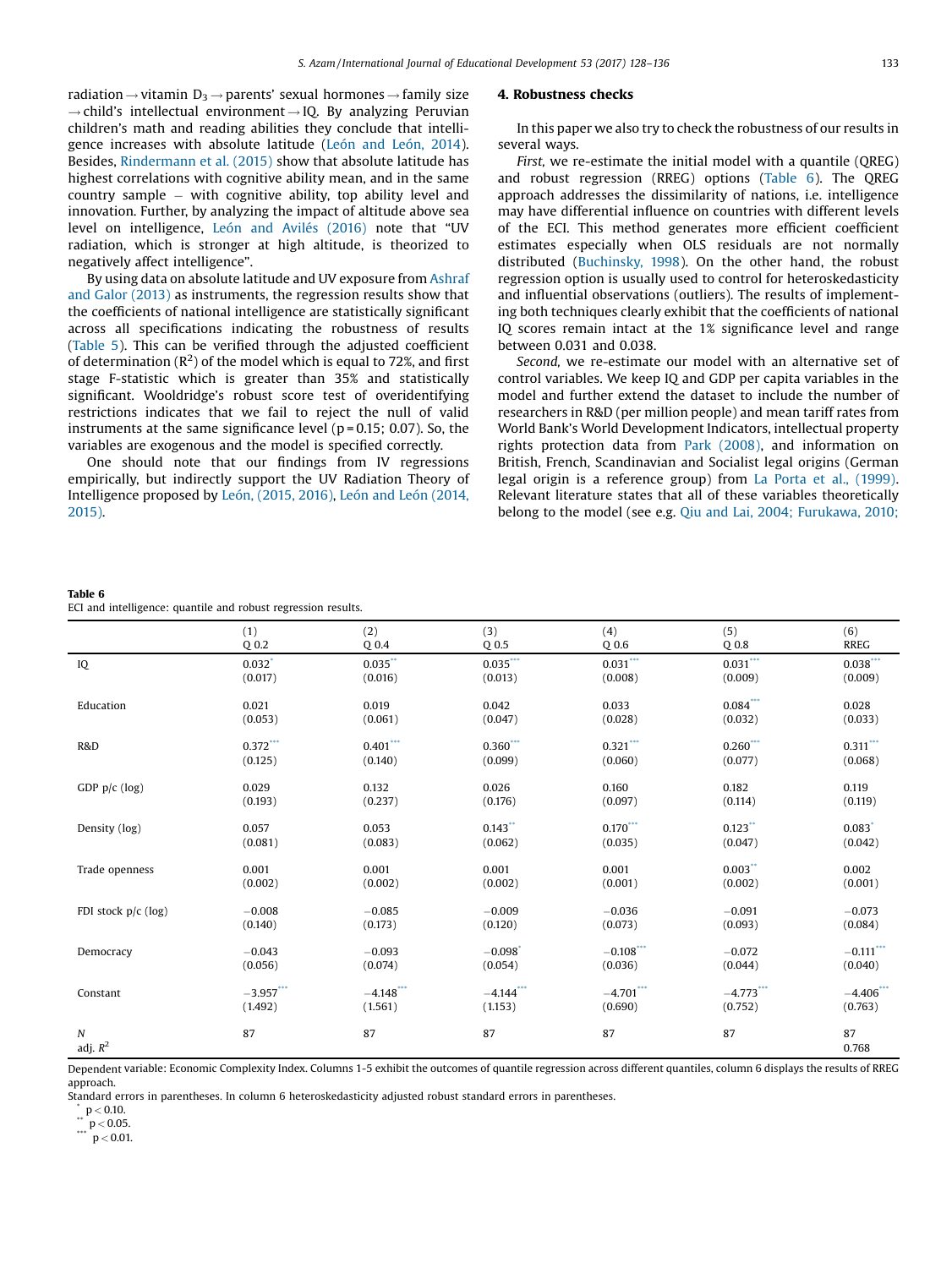<span id="page-7-0"></span>

| Table 7                                                                          |  |
|----------------------------------------------------------------------------------|--|
| ECI and intelligence: OLS regressions with alternative set of control variables. |  |

|                              | (1)                               | (2)                               | (3)                              | (4)                              | (5)                   |
|------------------------------|-----------------------------------|-----------------------------------|----------------------------------|----------------------------------|-----------------------|
| IQ                           | $0.052$ <sup>*</sup><br>(0.009)   | 0.054<br>(0.009)                  | $0.041$ ***<br>(0.009)           | 0.039<br>(0.009)                 | 0.027<br>(0.012)      |
| Education                    | $0.109$ <sup>***</sup><br>(0.031) | 0.038<br>(0.029)                  | 0.002<br>(0.034)                 | 0.009<br>(0.039)                 | $-0.072$<br>(0.050)   |
| GDP $p/c$ (log)              | 0.071<br>(0.070)                  | 0.012<br>(0.062)                  | 0.016<br>(0.103)                 | $-0.010$<br>(0.111)              | 0.202<br>(0.142)      |
| Researchers (log)            |                                   | $0.000$ <sup>***</sup><br>(0.000) | $0.000$ <sup>**</sup><br>(0.000) | $0.000$ <sup>**</sup><br>(0.000) | 0.000<br>(0.000)      |
| IPR protection               |                                   |                                   | 0.437<br>(0.104)                 | $0.385$<br>(0.119)               | 0.470<br>(0.134)      |
| <b>Tariff rates</b>          |                                   |                                   |                                  | $-0.020$<br>(0.013)              | $-0.015$<br>(0.015)   |
| British legal origin         |                                   |                                   |                                  |                                  | $-0.746$<br>(0.159)   |
| French legal origin          |                                   |                                   |                                  |                                  | $-0.957$<br>(0.172)   |
| Scandinavian legal<br>origin |                                   |                                   |                                  |                                  | $-0.746$ <sup>*</sup> |
|                              |                                   |                                   |                                  |                                  | (0.265)               |
| Socialist legal origin       |                                   |                                   |                                  |                                  | $-0.471$<br>(0.204)   |
| Constant                     | $-6.143$ <sup>*</sup><br>(0.570)  | $-5.191$<br>(0.506)               | $-5.256$ <sup>*</sup><br>(0.524) | $-4.647$<br>(0.662)              | $-4.371$<br>(0.731)   |
| N<br>adj. $R^2$              | 122<br>0.656                      | 84<br>0.761                       | 70<br>0.800                      | 66<br>0.799                      | 64<br>0.845           |

Dependent variable: Economic Complexity Index.

Heteroskedasticity adjusted robust standard errors in parentheses.

 $p$  < 0.10.

 $\sum_{n=1}^{10} p < 0.05$ .

 $p < 0.01$ .

[Qian,](#page-9-0) 2007). The results demonstrate that national intelligence is indeed quite robust to a different setting of the same issue (Table 7). In particular, national intelligence, IPR protection variables, and dummies for different legal origins display statistical significance and have expected signs (column 5). It turns out that all types of legal origins are associated with less innovation than German legal origin. Indeed, Germany and other countries with German-type legal origins have high rankings in ECI.

*Third,* in Table 8 we regress other traditional metrics of innovation that are described in [Fig.](#page-3-0) 1 on the initial set of explanatory variables. All of the regressions confirm our earlier findings: intelligence is an important antecedent of innovation.

*Fourth,* Tobler's First Law of Geography states that "All places are related but nearby places are more related than distant places". Using cross-country IQ data to explain the health care expenditure of nations, Lv and Xu [\(2016\)](#page-8-0) have shown that controlling for spatial dependence may be of high importance when neighboring countries share similar or close socio-economic characteristics with each other than non-neighboring ones. Indeed, when sample data has a locational component it is likely that spatial dependence may exist between the observations and/or spatial heterogeneity occurs in the relationships (Ward and [Gleditsch,](#page-9-0) 2008). In line with these considerations, as a further check for robustness we employ spatial econometric techniques to see whether they make sense in exploring the relationship between ECI and cross-country

| Table 8<br>ECI and intelligence: regressions with alternative dependent variables |     |             |         |   |
|-----------------------------------------------------------------------------------|-----|-------------|---------|---|
|                                                                                   | R&D | Researchers | Patents | н |

|                       | R&D                 | Researchers                      | Patents                           | HT exports            |
|-----------------------|---------------------|----------------------------------|-----------------------------------|-----------------------|
| IО                    | $0.043$ ***         | 0.081                            | $0.177***$                        | 0.462                 |
|                       | (0.012)             | (0.017)                          | (0.047)                           | (0.105)               |
| Education             | 0.023               | 0.075                            | 0.080                             | $-0.575$              |
|                       | (0.045)             | (0.049)                          | (0.138)                           | (0.431)               |
| R&D                   |                     | $0.503$ ***                      | 1.098                             | 2.505                 |
|                       |                     | (0.088)                          | (0.305)                           | (1.024)               |
| GDP $p/c$ (log)       | 0.093               | 0.134                            | 0.726                             | $-4.299$              |
|                       | (0.122)             | (0.159)                          | (0.547)                           | (1.728)               |
|                       |                     |                                  |                                   |                       |
| Density (log)         | 0.075<br>(0.069)    | $-0.113$ <sup>*</sup><br>(0.068) | 0.047<br>(0.185)                  | 0.613<br>(0.675)      |
|                       |                     |                                  |                                   |                       |
| Trade openness        | $-0.002$<br>(0.002) | 0.000<br>(0.002)                 | $-0.013$ <sup>**</sup><br>(0.005) | 0.010<br>(0.026)      |
|                       |                     |                                  |                                   |                       |
| FDI stock $p/c$ (log) | $-0.027$            | 0.074                            | $-0.572$                          | $3.194$ <sup>**</sup> |
|                       | (0.092)             | (0.112)                          | (0.263)                           | (1.282)               |
| Democracy             | $-0.151$ ***        | $-0.023$                         | $0.312$ <sup>*</sup>              | 1.006                 |
|                       | (0.039)             | (0.080)                          | (0.178)                           | (0.801)               |
| Constant              | $-3.446$ ***        | $-3.239$ <sup>**</sup>           | $-14.252$                         | $-18.911$             |
|                       | (0.870)             | (1.359)                          | (4.773)                           | (8.565)               |
| $\overline{N}$        | 104                 | 89                               | 88                                | 99                    |
| adj. $R^2$            | 0.450               | 0.842                            | 0.557                             | 0.363                 |

Dependent variables:  $R&D$  – research and development expenditure as% of GDP; Researchers  $-$  number of researchers in R&D per million people (in logarithm): Patents - number of patents filed by residents (in logarithm); HT exports - hightech exports as% of manufactured exports.

Heteroskedasticity adjusted robust standard errors in parentheses.

 $p < 0.10$ .

 $\sum_{n=1}^{\infty} p < 0.05$ .

 $p < 0.01$ .

intelligence. We consider geographical locations of countries as represented by their respective latitude and longitude values to construct the spatial weight (W) matrix. Results presented in [Table](#page-8-0) 9 suggest that indeed spatial dependence is relevant to our model. Outcome indicator of spatial lag model rejects the null hypothesis of no spatial dependence in the data. One should note that the coefficient of intelligence in spatial lag model still keeps its sign and statistical significance.<sup>1</sup>

#### 5. Conclusion

In this study we attempt to analyze the relationship between national intelligence and innovation using data from 124 countries of the world over the period from 2010 to 2014. The results indicate that there is a robustly positive association between intelligence and innovation. We can also conclude that more intelligent nations export more sophisticated and diverse products to the world market. This suggests that developing countries should consider investing in human capital and related institutions if they are to boost innovative capabilities and move up the technology ladder in producing and exporting sophisticated products. This should bring them greater economic diversity which could be a right lever in mitigating negative external shocks.

In the meantime, we admit that our study has its shortcomings. Due to cross-sectional structure of the intelligence data, we

We have also tried to enlarge the dimensions of W matrix to 118x118 by dropping the R&D variable from the model which has many missing values. The signs and significance levels of intelligence and other independent variables still remain intact.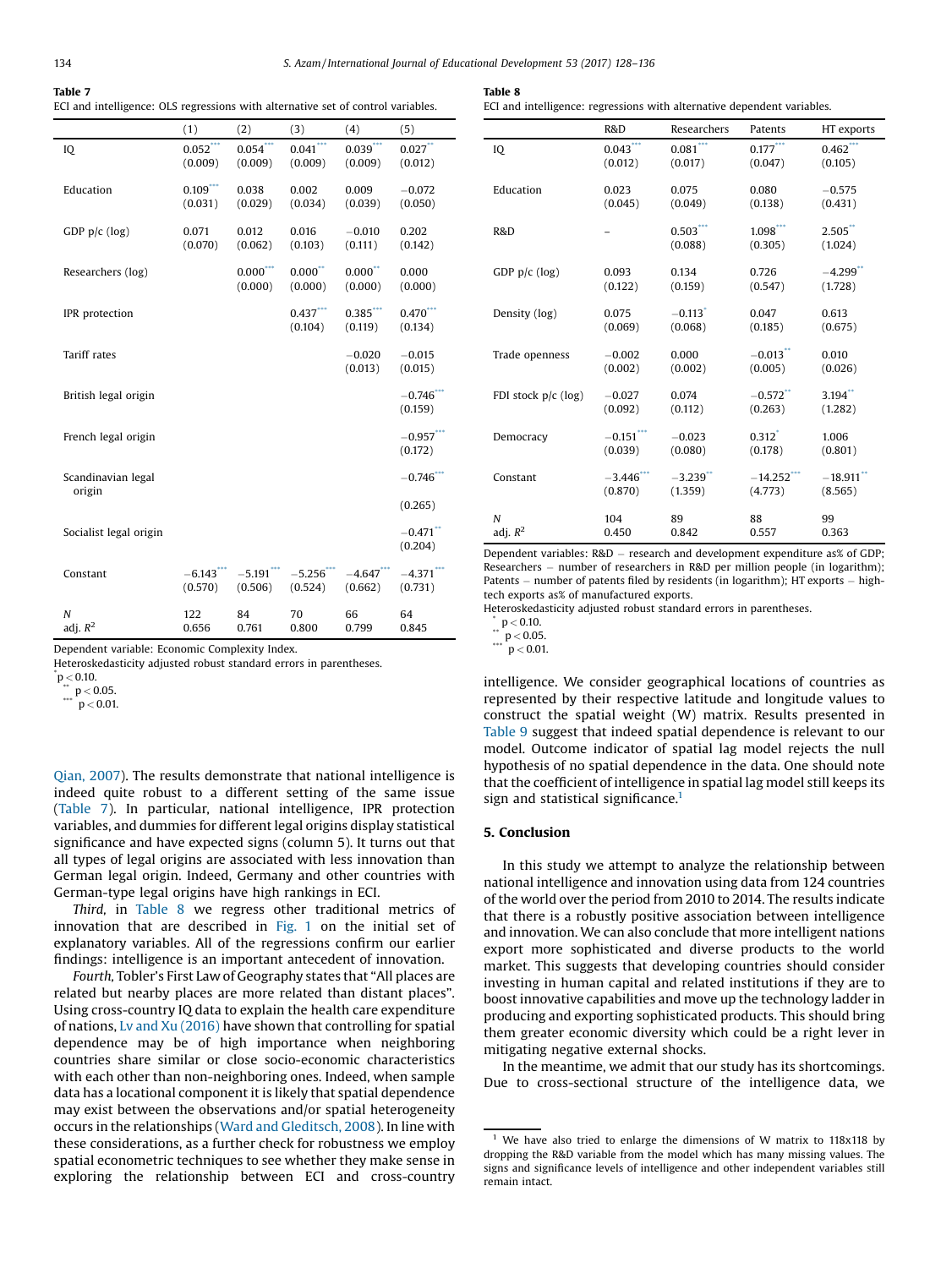<span id="page-8-0"></span>

| Table 9 |                                                       |
|---------|-------------------------------------------------------|
|         | ECI and intelligence: control for spatial dependence. |

|                        | Spatial error model              | Spatial lag model                 |
|------------------------|----------------------------------|-----------------------------------|
| IQ                     | 0.032<br>(0.009)                 | 0.024<br>(0.009)                  |
| Education              | 0.029<br>(0.032)                 | 0.029<br>(0.032)                  |
| R&D                    | $0.313$ ***<br>(0.068)           | $0.303$<br>(0.066)                |
| GDP $p/c$ (log)        | 0.158<br>(0.119)                 | 0.165<br>(0.116)                  |
| Trade openness         | 0.001<br>(0.001)                 | 0.002<br>(0.001)                  |
| FDI stock $p/c$ (log)  | $-0.074$<br>(0.083)              | $-0.081$<br>(0.082)               |
| Democracy              | $-0.080$ <sup>*</sup><br>(0.043) | $-0.101$ ***<br>(0.039)           |
| Density (log)          | $0.137$ $\cdots$<br>(0.042)      | $0.127$ <sup>***</sup><br>(0.041) |
| Constant               | $-4.620$<br>(0.849)              | $-3.861$ ***<br>(0.786)           |
| Spatial error (lambda) | 0.359<br>(0.218)                 |                                   |
| Spatial lag (rho)      |                                  | 0.237<br>(0.116)                  |
| N                      | 87                               | 87                                |

Dependent variable: Economic Complexity Index.

Heteroskedasticity adjusted robust standard errors in parentheses.

 $p < 0.10$ .

 $p < 0.05$ .

 $p < 0.01$ .

couldn't make use of more sophisticated econometric methods in our analysis, nor have we been able to shed light on dynamic relationship between intelligence and innovation. What's more, ECI variable that we use in this paper doesn't take into account the global value chains phenomenon and its characteristics. Also, it doesn't cover exports of (sophisticated) services, an important element of global trade. In spite of these limitations, we reckon that we have been able to effectively blend theoretical channels through which intelligence is associated with innovation to explain how exactly the link works. Moreover, spatial characteristics of the intelligence-innovation nexus are explored in the paper by employing spatial econometric techniques, a promising methodological construct of recent decades that is indispensable if one deals with geographical data such as ours. Besides that, a number of alternative research methods are exercised to authenticate the robustness of the relationship.

With regard to the future directions of research on the topic, we suggest that above-mentioned limitations should be properly addressed. Some interactions between intelligence and different antecedents of innovation could be tested. Alternative measures of cognitive abilities should be employed to see how they translate into innovative products and decisions during various business cycles. Survey level studies on the issue would give a flexibility to analyze different dimensions of innovative behavior (e.g. among migrants) and thus can also be a promising avenue for future research.

#### References

| Acs, Z.J., Audretsch, D.B., 1988. Innovation in large and small firms: an empirical                                                                                    |
|------------------------------------------------------------------------------------------------------------------------------------------------------------------------|
| analysis. Am. Econ. Rev. 678-690.<br>Ashraf, Q., Galor, O., 2013. The out of Africa hypothesis, human genetic diversity, and                                           |
| comparative economic development. Am. Econ. Rev. 103 (1), 1–46.                                                                                                        |
| Barro, R.J., 2001. Human capital and growth. Am. Econ. Rev. 91 (2), 12–17.                                                                                             |
| Berg, A., Ostry, J.D., Zettelmeyer, J., 2012. What makes growth sustained? J. Dev.<br>Econ. 98 (2), 149-166.                                                           |
| Buchinsky, M., 1998. Recent advances in quantile regression models: a practical                                                                                        |
| guideline for empirical research. J. Hum. Resour. 88-126.                                                                                                              |
| Burhan, N.A.S., Sidek, A.H., Kurniawan, Y., Mohamad, M.R., 2015. Has globalization                                                                                     |
| triggered collective impact of national intelligence on economic growth?<br>Intelligence 48, 152-161.                                                                  |
| Carlino, G.A., Chatterjee, S., Hunt, R.M., 2007. Urban density and the rate of                                                                                         |
| invention. J. Urban Econ. 61 (3), 389–419.                                                                                                                             |
| Cassiman, B., Golovko, E., Martínez-Ros, E., 2010. Innovation, exports and<br>productivity. Int. J. Ind. Organ. 28 (4), 372-376.                                       |
| Coyle, T.R., Rindermann, H., Hancock, D., 2016. Cognitive capitalism economic                                                                                          |
| freedom moderates the effects of intellectual and average classes on economic                                                                                          |
| productivity. Psychol. Rep. 0033294116659854.<br>Doh, S., Acs, Z.J., 2010. Innovation and social capital: a cross-country investigation.                               |
| Ind. Innov. 17 (3), 241-262.                                                                                                                                           |
| Furukawa, Y., 2010. Intellectual property protection and innovation: an inverted-U                                                                                     |
| relationship. Econ. Lett. 109 (2), 99–101.                                                                                                                             |
| Gelade, G.A., 2008. IQ, cultural values, and the technological achievement of<br>nations. Intelligence 36 (6), 711-718.                                                |
| Gujarati, D., 2014. Econometrics by Example. Palgrave Macmillan.                                                                                                       |
| Hausmann, R., Hwang, J., Rodrik, D., 2007. What you export matters. J. Econ. Growth                                                                                    |
| $12(1), 1-25.$<br>Hidalgo, C.A., Klinger, B., Barabási, A.L., Hausmann, R., 2007. The product space                                                                    |
| conditions the development of nations. Science 317 (5837), 482–487.                                                                                                    |
| Jarreau, J., Poncet, S., 2012. Export sophistication and economic growth: evidence                                                                                     |
| from China. J. Dev. Econ. 97 (2), 281-292.                                                                                                                             |
| Jones, G., Schneider, W.J., 2006. Intelligence, human capital, and economic growth: a<br>Bayesian averaging of classical estimates (BACE) approach. J. Econ. Growth 11 |
| $(1), 71-93.$                                                                                                                                                          |
| Jones, G., 2011. National IQ and national productivity: the hive mind across Asia.                                                                                     |
| Asian Dev. Rev. 28 (1), 51-71.<br>Jones, G., 2013. The O-ring sector and the foolproof sector: an explanation for skill                                                |
| externalities. J. Econ. Behav. Organ. 85, 1-10.                                                                                                                        |
| Kanyama, I.K., 2014. Quality of institutions: does intelligence matter? Intelligence                                                                                   |
| 42, 44–52.<br>Kremer, M., 1993. The O-ring theory of economic development. Q. J. Econ. 551–575.                                                                        |
| La Porta, R., Lopez-de-Silanes, F., Shleifer, A., Vishny, R., 1999. The quality of                                                                                     |
| government. J. Law Econ. Organ. 15 (1), 222–279.                                                                                                                       |
| Lall, S., Weiss, J., Zhang, J., 2006. The sophistication of exports: a new trade measure.<br>World Dev. 34 (2), 222-237.                                               |
| Landry, R., Amara, N., Lamari, M., 2002. Does social capital determine innovation? To                                                                                  |
| what extent?. Technol. Forecast. Soc. Change 69 (7), 681-701.                                                                                                          |
| León, F.R., Avilés, E., 2016. How altitude above sea level affects intelligence.<br>Intelligence 58, 33-41.                                                            |
| León, F.R., León, A.B., 2014. Why complex cognitive ability increases with absolute                                                                                    |
| latitude. Intelligence 46, 291-299.                                                                                                                                    |
| León, F.R., León, A.B., 2015. How geography influences complex cognitive ability.<br>Intelligence 50, 221–227.                                                         |
| León, F.R., 2015. The east-to-west decay of math and reading scores in the United                                                                                      |
| States: a prediction from UV B radiation theory. Personal. Individ. Differ. 86,                                                                                        |
| 287-290.<br>León, F.R., 2016. Race vis-à-vis latitude: their influence on infectious diseases,                                                                         |
| complex cognitive ability, and income per capita. Mank. Q. forthcoming.                                                                                                |
| Lederman, D., Maloney, W., 2012. Does What You Export Matter?: In Search of                                                                                            |
| Empirical Guidance for Industrial Policies. World Bank Publications.<br>Lv, Z., Xu, T., 2016. Does intelligence affect health care expenditure? Evidence from a        |
| cross-country analysis. Intelligence 55, 86-89.                                                                                                                        |
| Lynn, R., Vanhanen, T., 2012. National IQs: a review of their educational, cognitive,                                                                                  |
| economic, political, demographic, sociological, epidemiological, geographic and                                                                                        |
| climatic correlates. Intelligence 40 (2), 226-234.<br>Lynn, R., 2012. IQs predict differences in the technological development of nations                              |
| from 1000 BC through 2000 AD. Intelligence 40 (5), 439-444.                                                                                                            |
| Maskell, P., 2000. Social capital, innovation, and competitiveness. Social Capital.                                                                                    |
| <b>Oxford University Press.</b><br>Meisenberg, G., Lynn, R., 2011. Intelligence: a measure of human capital in nations. J.                                             |
| Soc. Polit. Econ. Stud. 36 (4), 421.                                                                                                                                   |
| Mincer, J., 1984. Human capital and economic growth. Econ. Educ. Rev. 3 (3), 195–                                                                                      |
| 205.<br>Nelson, R.R., Nelson, K., 2002. Technology, institutions, and innovation systems. Res.                                                                         |
| Policy 31 (2), 265-272.                                                                                                                                                |
| Park, W.G., 2008. International patent protection: 1960–2005. Res. Policy 37 (4),                                                                                      |
| 761-766.<br>Pertl, L., o Polanec, S., 2007. Exports and Productivity-comparable Evidence for 14                                                                        |
| Countries. World Bank Publications.                                                                                                                                    |
|                                                                                                                                                                        |

Qian, Y., 2007. Do national patent laws stimulate domestic [innovation](http://refhub.elsevier.com/S0738-0593(16)30249-8/sbref0200) in a global patenting environment? A cross-country analysis of [pharmaceutical](http://refhub.elsevier.com/S0738-0593(16)30249-8/sbref0200) patent [protection,](http://refhub.elsevier.com/S0738-0593(16)30249-8/sbref0200) 1978–2002. Rev. Econ. Stat. 89 (3), 436–453.